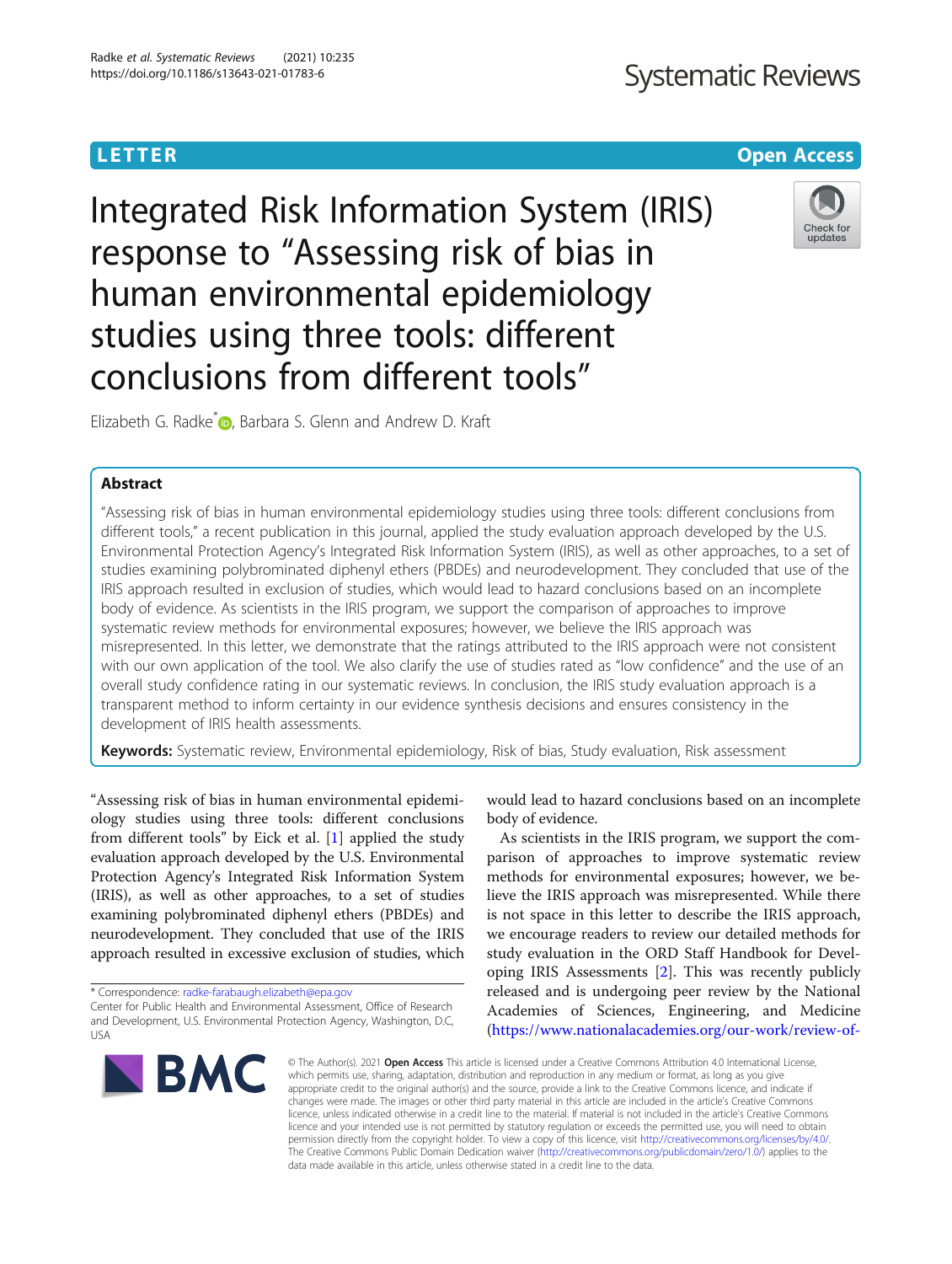[epas-iris-assessment-handbook\)](https://www.nationalacademies.org/our-work/review-of-epas-iris-assessment-handbook). Examples of the actual application of these methods by the U.S. EPA are available in several systematic reviews of the health effects of phthalate exposure [\[3](#page-2-0)] and the recent assessment of perfluorobutane sulfonic acid [[4\]](#page-2-0). In this letter, we make the following clarifications.

First, Eick et al. [\[1](#page-2-0)] reported that the IRIS study evaluation approach resulted in low confidence or uninformative ratings in all studies; however, we did not reach the same conclusions with our analysis of the same studies. As described in the IRIS Handbook, the study evaluation process begins with development and pilot testing exposure- and outcome-specific criteria that identify the information and appropriate methods needed to apply the evaluation ratings in each domain (for examples, see [[5\]](#page-2-0)). These criteria are based on the state of knowledge about the toxicokinetics of the chemical being assessed, exposure assessment methods, and the epidemiological standard of practice for specific outcomes. They improve transparency and consistency of our reviews, and were not part of the Eick et al. [\[1](#page-2-0)] evaluation. Importantly, in addition to risk of bias, the IRIS study evaluation approach considers the sensitivity of a study to detect effects if they exist, which improves our ability to interpret study findings. To illustrate how the approach is used by IRIS scientists, we re-applied the IRIS tool to the same 10 studies of PBDE exposure and IQ as in Eick et al. [\[1](#page-2-0)].

The results of our evaluation are presented in Fig. 1, and the rationales for each rating are available at [https://](https://hawcprd.epa.gov/summary/visual/100500646/) [hawcprd.epa.gov/summary/visual/100500646/.](https://hawcprd.epa.gov/summary/visual/100500646/) In the application of the IRIS approach by Eick et al.  $[1]$  $[1]$ , the majority of studies were rated as "deficient" for confounding (8/10) and participant selection (7/10). For overall confidence, nine were low confidence and one was uninformative. In contrast, our evaluation identified 3/10 studies as "deficient" in confounding and participant selection, as well as low confidence overall. The remaining studies were rated as high (1) or medium (6) confidence overall. None were rated as "uninformative," the judgment that would be necessary for study exclusion using the IRIS approach.

Second, Eick et al. [\[1](#page-2-0)] states that in their case study, studies deemed "low" confidence or "uninformative" overall would be removed from the overall body of evidence. This decision is not consistent with our published methods, including the IRIS Handbook, which state that "Low confidence results are given less weight compared to high or medium confidence results during evidence synthesis and integration" [\[2\]](#page-2-0). Low confidence studies are included in the evidence synthesis, and comparisons of these results with those of high or medium confidence studies facilitate the review of consistency (i.e., betweenstudy heterogeneity). Since low confidence studies have deficiencies expected to have a notable impact on the results, findings reported in these studies are less certain and considered with far more caution during evidence synthesis. Uninformative studies, on the other hand, are excluded from further evidence synthesis, consistent with the practices of NTP RoC [[6\]](#page-2-0) and ROBINS-I [\[7](#page-2-0)], because the evaluation found "serious flaw(s) [that] make the study results unusable for informing hazard identification" [\[2](#page-2-0)]. Since we did not identify any uninformative studies in our evaluations of the IQ studies, all would be included in an evidence synthesis.